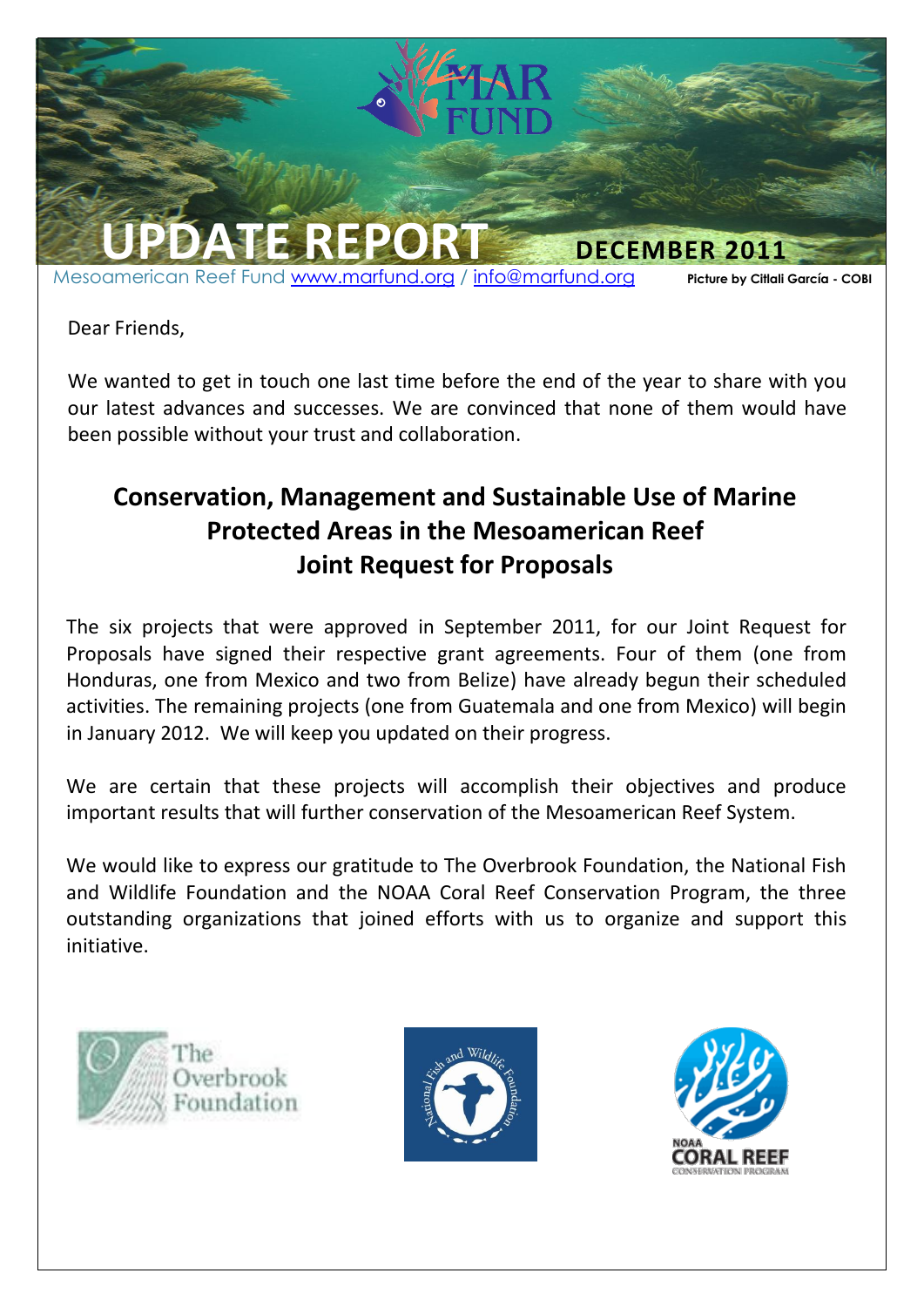## **Community Fisheries Management in Punta de Manabique Wildlife Refuge, Guatemala**

As part of MAR Fund's Community Fisheries Program and thanks to the support of AVINA Foundation and the Organization of American States (OAS) through the Ministry of Environment and Natural Resources (MARN) of Guatemala, we continue to support a comanagement project in a marine protected area in Guatemala called Punta de Manabique.

This MPA is recognized as a national treasure and is designated as a wildlife refuge by the Government of Guatemala. Within the refuge, there is a small coastal bay called La Graciosa that has a long stretch of white sand beaches lined with coconut palms and turquoise tropical water lapping the shore. La Graciosa is also an important fish spawning site.

La Graciosa, Santa Isabel and Punta Gruesa, the three fishing communities in La Graciosa Bay, have realized that the only way to preserve their fishing resources is to stand together for them. Therefore, they are working to propose a co-management area and three fisheries recovery sites (see map below) to the authorities.

All Guatemalan authorities involved— MARN, National Council of Protected Areas (CONAP) and the Fisheries Administration (DIPESCA)—have been very supportive of the initiative. They recognize it as an important step for recovery and conservation of fishing resources and marine ecosystems.

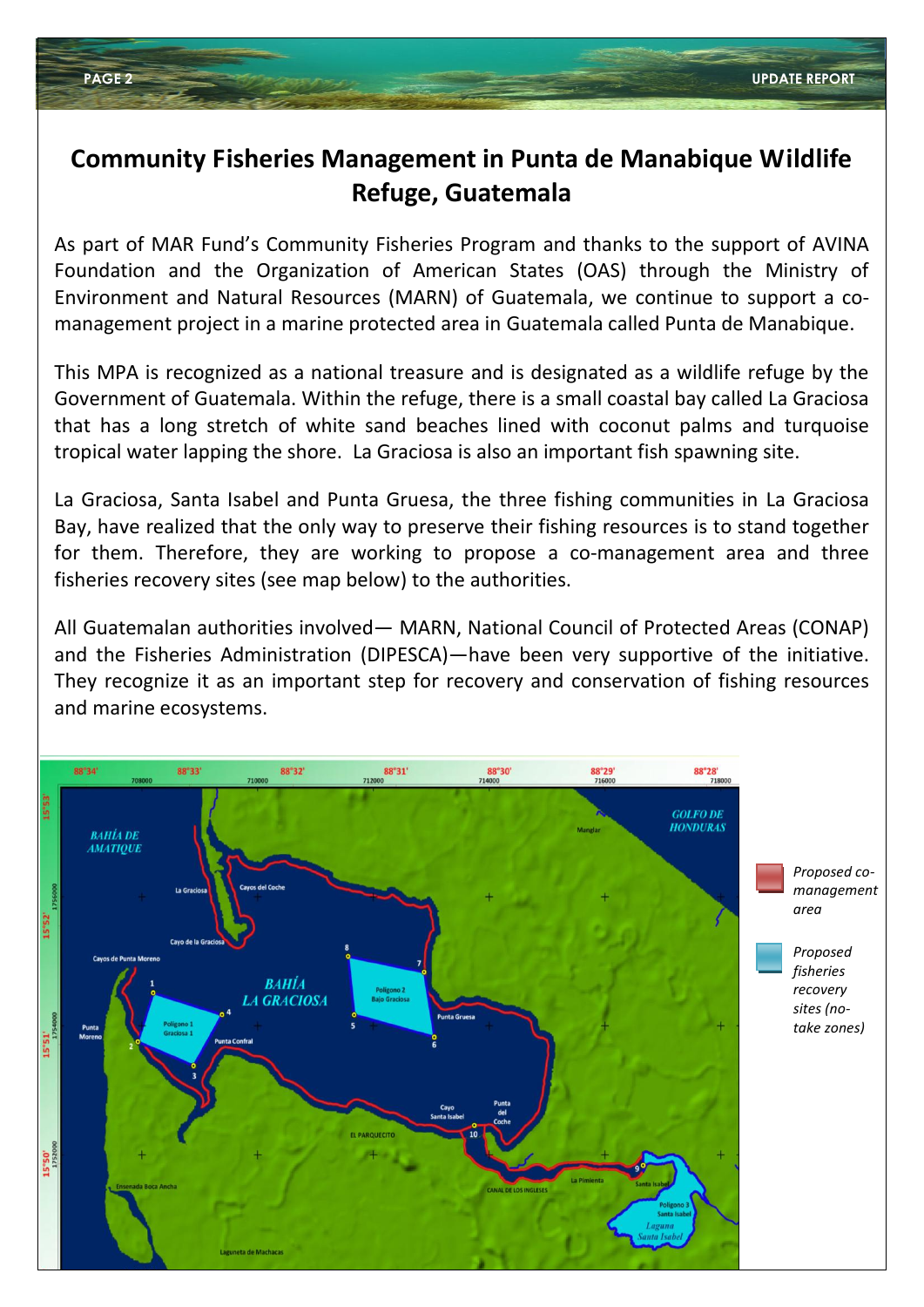### **Strengthening Special Enforcement for Fisheries in the Southern Belize Barrier Reef Complex (SBRC)**

During 2011, the Southern Environmental Association (SEA) has been developing the third phase of this program, with strong outcomes. Some preliminary results are:

- From January to September 2011, 131 patrols were conducted, resulting in 95 incidents, 57 warnings, and 53 charges. Since there are some cases that have not yet been tried in court, the final rate of prosecution is pending.
- SEA has formalized an agreement with the Toledo Institute for Development and Environment (TIDE) to ensure their collaboration in enforcement activities.
- One incident was reported during three hotel and restaurant checks carried out in April, June, and September 2011.
- Two arrests have resulted from 17 reports made by engaged community rangers.



*Special Enforcement Officers doing spot checks of fishing vessels during patrol*



*Nets confiscated from the Sarstoon River during joint patrol with SEA, Belize Fisheries Department, and TIDE*

The fourth phase of the program, *Maintaining Enforcement Presence in the Southern Belize Reef Complex*, will begin in January 2012. Its short-term objectives are:

- To reduce fishing violations in the SBRC as compared to 2011 levels,
- To obtain continued support and engagement from key stakeholder groups and community rangers, reflected by an increase in reports of illegal incidents to the SEA enforcement team, and
- To make adaptive management decisions based on sound enforcement data analysis.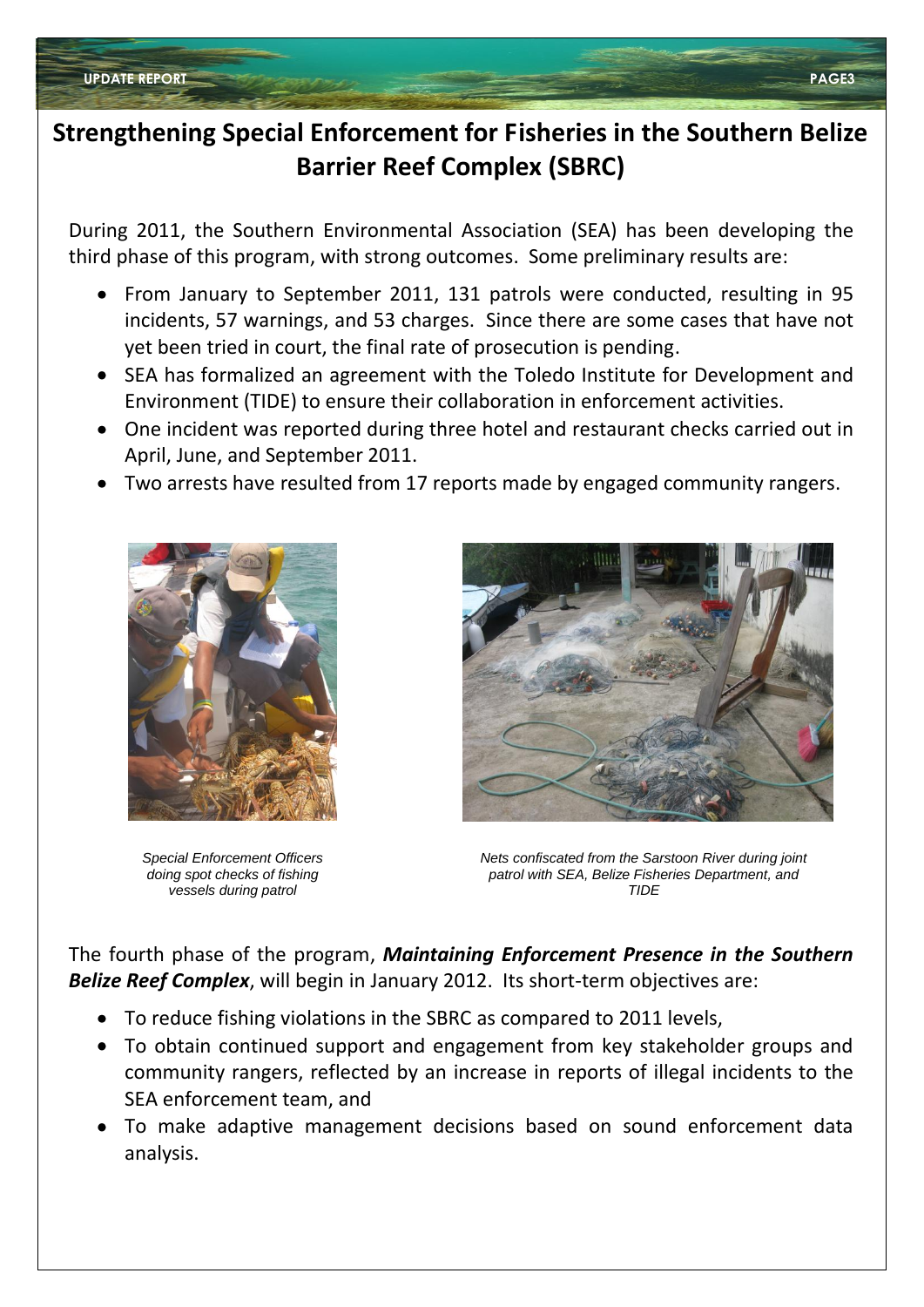

## **The Oriental food restaurant concerned about marine ecology**

Dim Sum Tea House, a restaurant located in Guatemala, is aware that some fishing methods and fishing gear used to capture many of the fish species sold in restaurants have a significant impact on marine ecosystems. The Dim Sum owner, Mr. Peter Meng, recognizes the need to contribute to the conservation of fishing resources and marine biodiversity.

We are happy to inform you that in April 2011, we established an alliance with Dim Sum to raise funds to promote sustainable use and conservation of resources, goods and services in the coastal and marine ecosystems of the MAR region. Dim Sum has agreed to donate a percentage of the sales of specific dishes to the MAR Fund. Our commitment is to distribute these funds to conservation and sustainable fisheries initiatives within the region.

### **New Office!**

We have moved to a larger office. Our team will be growing soon, so we needed a bit more space.

You can now find and contact us at the following address and phone numbers:

13 calle 21-00, Zona 15

Vista Hermosa III, Interior 20-74

Guatemala, Guatemala, 01015

+502 2364 7288 / +502 2369 2697